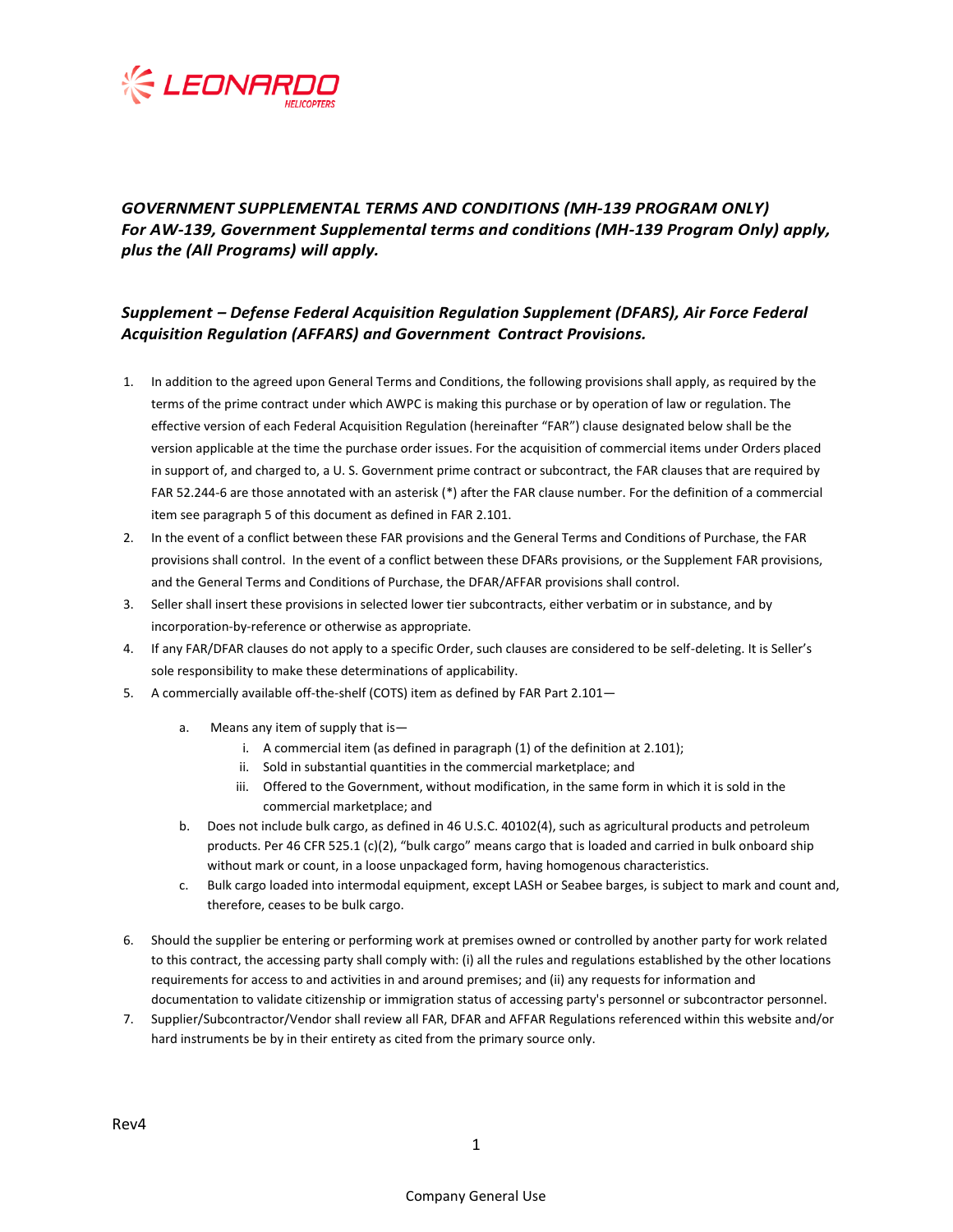

## **A. Federal Acquisition Regulation (FAR)**

**52.203-15 \* Whistleblower Protection Under the American Recovery and Reinvestment (JUN 2010)**

**52.204-21 \* Basic Safeguarding of Covered Information Systems (JUN 2016)**

**52.244-6 Subcontracts for Commercial Items (JAN 2019)**

**52.245-1 Government Property (JAN 2017)**

### **B. Department of Defense FAR Supplement (DFARs)**

**252.203-7002 Requirement to Inform Employees of Whistleblower (SEP 2013).**

**252.211-7006 Radio Frequency Identification** (JUN 2016)

**252.223-7008 Prohibition of Hexavalent Chromium** (JUN 2013)

**252.225-7004 Reporting Of Contract Performance Outside The United States And Canada – Submission After Award** (OCT 2015)

**252.225-7040 Contractor Personnel Supporting U.S. Armed Forces Deployed Outside the United States** (OCT 2015)

**252.225-7048 Export-Controlled Items** (JUN 2013)

**252.225-7981 Additional Access to Contractor and Subcontractor Records (Other than USCENTCOM) (DEVIATION 2015-00016)** (SEP 2015)

**252.227-7013 Rights in Technical Data--Noncommercial Items** (FEB 2014)

**252.227-7014 Rights in Noncommercial Computer Software and Noncommercial Computer Software Documentation** (FEB 2014)

**252.227-7017 Identification and Assertion of Use, Release, or Disclosure Restrictions** (JAN 2011)

**252.245-7004 Reporting, Reutilization, and Disposal** (SEP 2016)

**252.246-7003 Notification of Potential Safety Issues** (JUN 2013)

**252.246-7007 Contractor Counterfeit Electronic Part Detection and Avoidance System** (AUG 2016)

**252.247-7024 Notification of Transportation of Supplies by Sea** (MAR 2000)

### **C. Air Force Federal Acquisition Regulation (AFFARS)**

**5352.204-9000 Notification of Government Security Activity and Visitor Group Security Agreements** (JAN 2017)